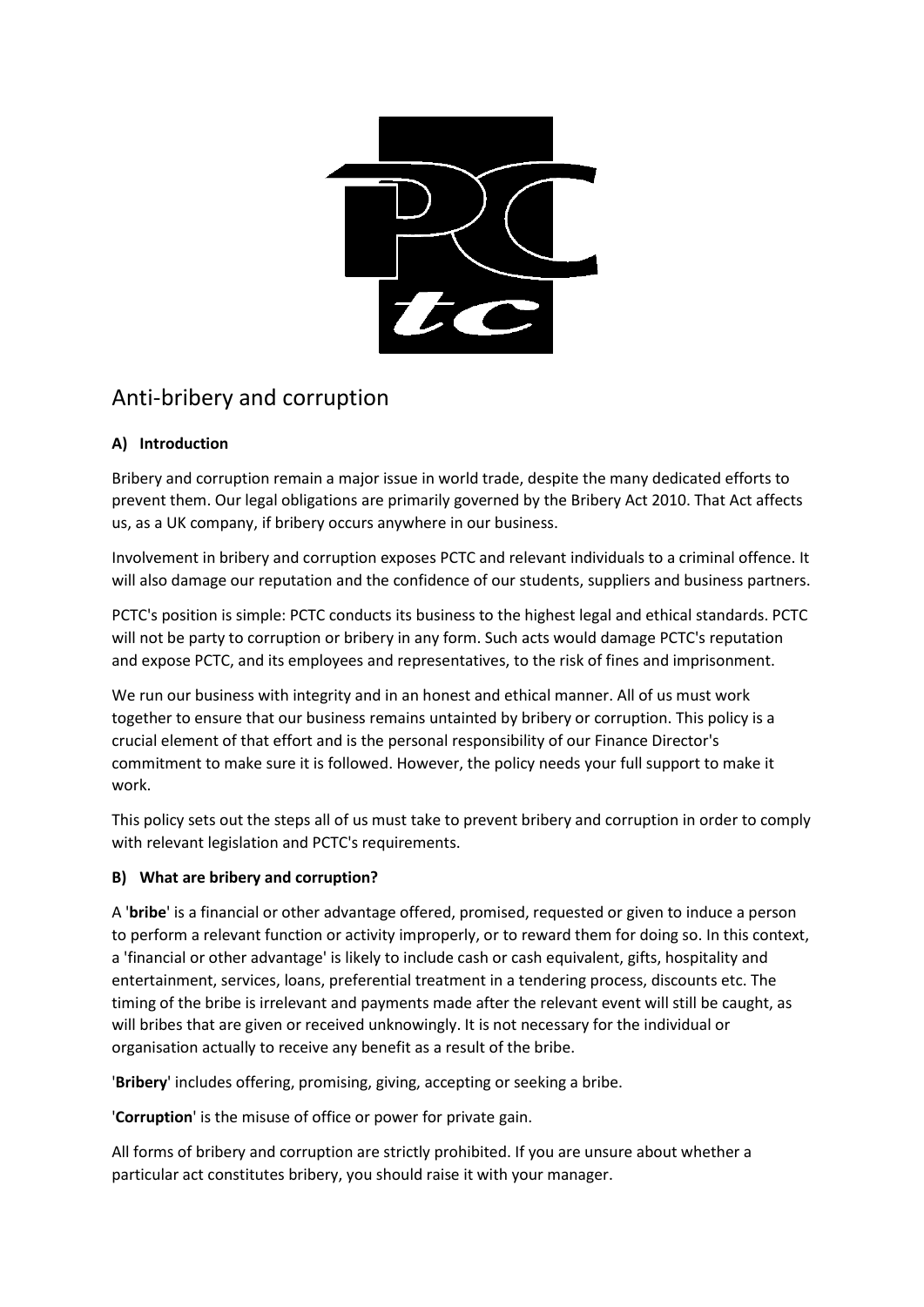This means that no person must:

- give or offer any payment, gift, hospitality or other benefit in the expectation that an advantage will be received, or to reward any business received;
- accept any offer from a third party that you know or suspect is made with the expectation that we will provide an advantage for them or anyone else; or
- give or offer any payment (sometimes known as a 'facilitation payment') to a government official in any country to facilitate or speed up a routine or necessary procedure**.**

No person must threaten or retaliate against another person who has refused to offer or accept a bribe or who has raised concerns about possible bribery or corruption.

It does not matter whether the bribery occurs in the UK or abroad. A corrupt act committed abroad may well result in a prosecution in the UK. Nor does it matter whether the act is done directly or indirectly.

#### **C) Who can be involved in bribery and in what circumstances?**

Bribery and corruption may be committed by anyone working for us or on our behalf in any capacity, such as our employees, officers or directors, anyone they authorise to do things on their behalf, our representatives and other third parties who act on our behalf, our tutors, our suppliers and even our students. The provisions of this policy therefore apply to all those listed above.

Bribery can occur in both the public and private sectors. The person receiving the bribe is usually in a position to influence the award or the progress of business, often a government or other public official.

#### **D) The legal position on bribery and corruption**

Bribery and corruption are criminal offences in most countries where we do business. UKincorporated companies, including us, are subject to the Bribery Act 2010.

#### **E) Who is responsible for this policy**

The Finance Director has overall responsibility for this policy.

#### **F) Gifts and hospitality**

We forbid any of our staff from soliciting any gift or hospitality in the course of their work for us.

We also forbid any of our staff from offering or receiving from any person or organisation who has had, has or may have any influence over our business any gift or hospitality which is unduly lavish or extravagant or otherwise inappropriate, or which could be seen as an inducement or reward for any preferential treatment. We regard the following to be inappropriate (the list is not exhaustive):

- a personal or corporate gift to a value in excess of £30;
- hospitality to a value in excess of £30
- any gift that includes cash or a cash equivalent (such as vouchers);
- any gift or hospitality given or received in secret; and
- any gift or hospitality given or received in your name rather than our name.